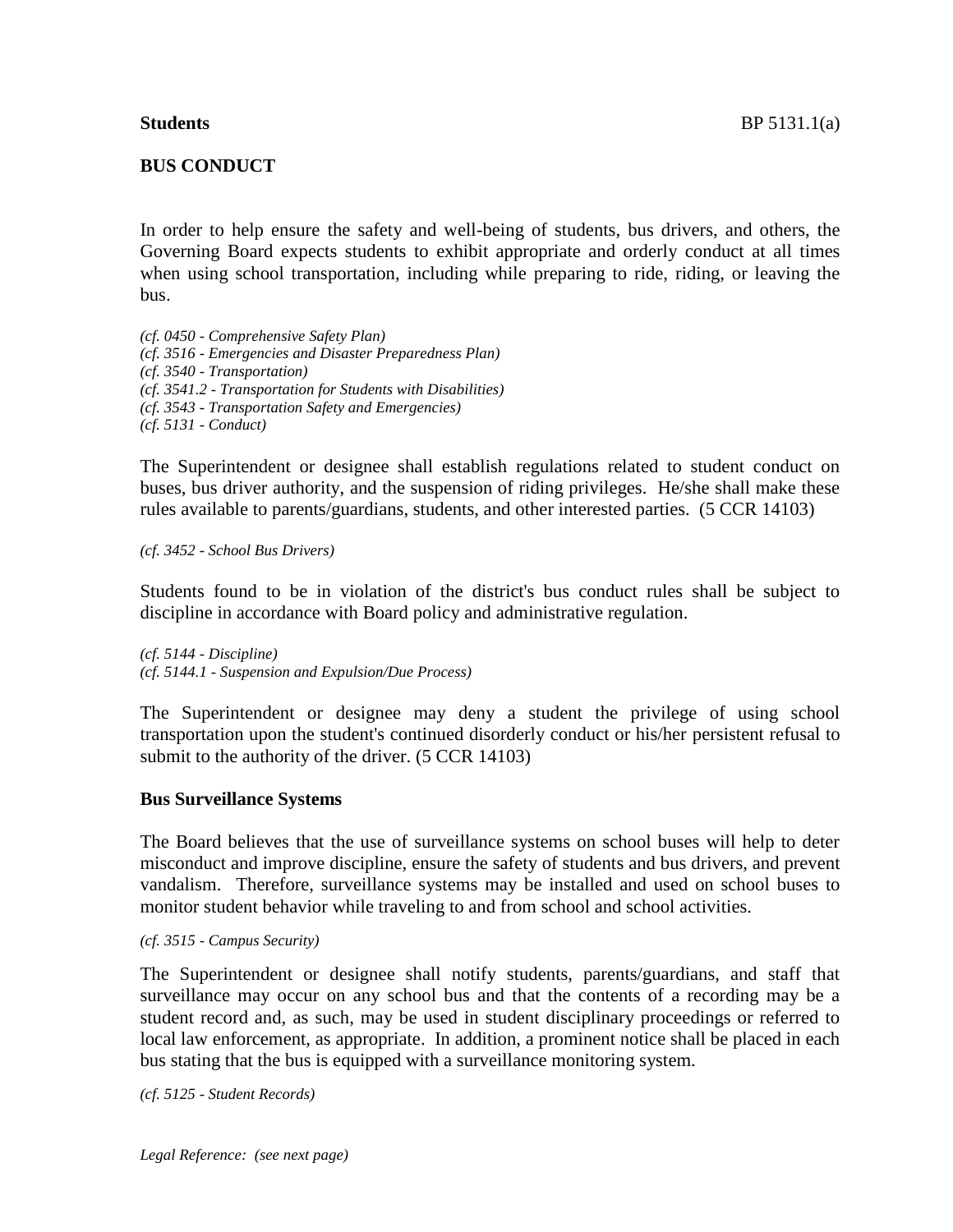## BP 5131.1(b)

# **BUS CONDUCT** (continued)

#### *Legal Reference:*

*EDUCATION CODE 35160 Authority of governing boards 39800 Transportation 39839 Transportation of guide dogs, signal dogs, service dogs 44808 Duty to supervise conduct of students 48900 Grounds for suspension and expulsion 48918 Expulsion procedures 49060-49079 Student records 49073-49079 Privacy of student records GOVERNMENT CODE 6253-6270 California Public Records Act CODE OF REGULATIONS, TITLE 5 14103 Authority of the driver CODE OF REGULATIONS, TITLE 13 1200-1228 General provisions, school bus regulations UNITED STATES CODE, TITLE 20 1232g Family Educational Rights and Privacy Act CODE OF FEDERAL REGULATIONS, TITLE 34 99.1-99.67 Family Educational Rights and Privacy*

#### *Management Resources:*

*NATIONAL INSTITUTE OF JUSTICE PUBLICATIONS The Appropriate and Effective Use of Security Technologies in U.S. Schools: A Guide for Schools and Law Enforcement Agencies, 1999 WEB SITES CSBA: http://www.csba.org California Department of Education, Office of School Transportation: http://www.cde.ca.gov/ls/tn U.S. Department of Education, Family Policy Compliance Office: http://www.ed.gov/policy/gen/guid/fpco*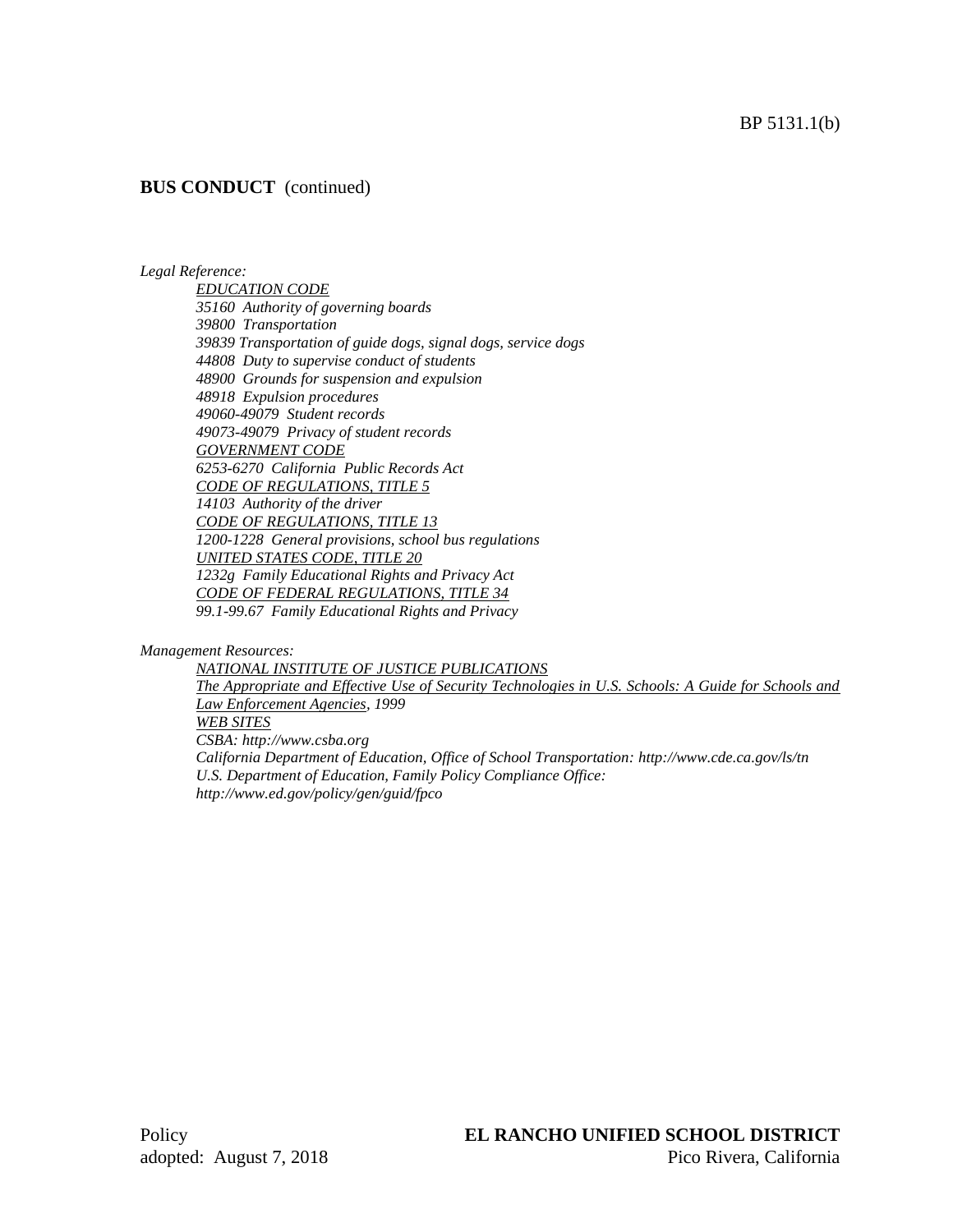# **BUS CONDUCT**

# **Bus Rider Rules**

The following rules apply at all times when students are riding a school bus, including when on school activity trips:

1. Riders shall follow the instructions and directions of the bus driver at all times.

# *(cf. 3542 - School Bus Drivers)*

2. Riders should arrive at their designated bus stop on time and stand in a safe place at the stop to wait quietly for the bus.

# *(cf. 3541 - Transportation Routes and Services)*

- 3. Riders shall enter the bus in an orderly manner and go directly to their seats.
- 4. Riders shall sit down and fasten any passenger restraint systems. Riders shall remain seated while the bus is in motion.
- 5. Riders shall not block the aisle or emergency exit with any part of their body or personal belongings. Riders may bring large or bulky items, such as class projects or musical instruments, on the bus only if the item does not displace any other rider or obstruct the driver's vision.
- 6. Riders should be courteous to the driver and to fellow passengers. Vulgarity, rude, or abusive behavior is prohibited.
- 7. Any noise or behavior that could distract the driver, such as loud talking, laughing, yelling, singing, whistling, scuffling or fighting, throwing objects, or standing or changing seats, is prohibited and may lead to suspension of riding privileges.
- *(cf. 5144 - Discipline)*
- 8. Riders shall not use tobacco products, eat, or drink while riding the bus.
- *(cf. 5131.62 - Tobacco)*
- 9. Riders may bring electronic devices onto the bus only if such devices are permitted at school. If the use of cellular telephones or similar devices disrupts the safe operation of the school bus, the bus driver may direct the student to no longer use the device on the bus.

*(cf. 5131 - Conduct)*